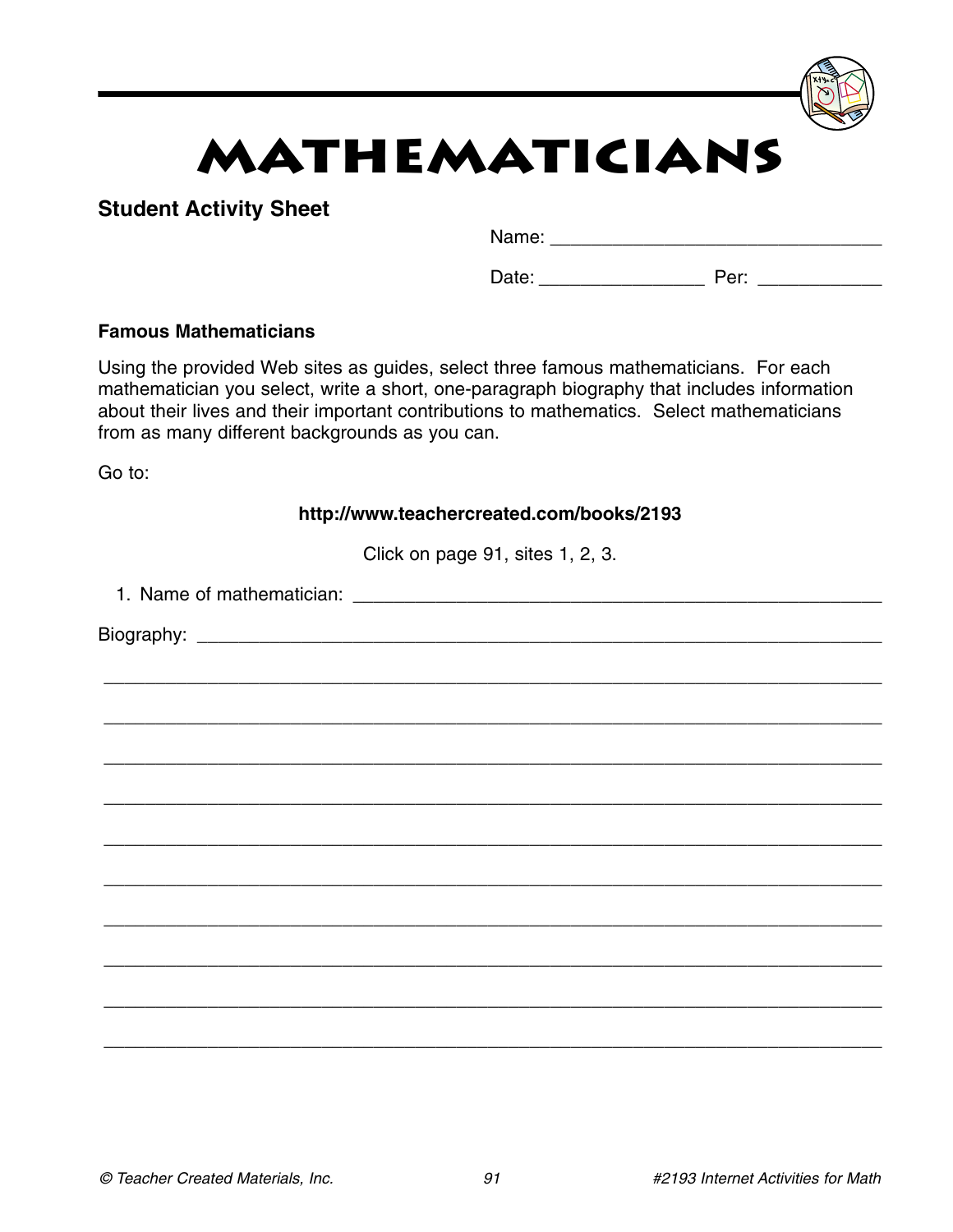| <b>MATHEMATICIANS</b> (cont.)                               |
|-------------------------------------------------------------|
|                                                             |
|                                                             |
|                                                             |
|                                                             |
| <u> 1989 - Johann Stoff, amerikansk politiker (d. 1989)</u> |
|                                                             |
|                                                             |
|                                                             |
|                                                             |
|                                                             |
|                                                             |
|                                                             |
| Biography:                                                  |
|                                                             |
|                                                             |
|                                                             |
|                                                             |
|                                                             |
|                                                             |
|                                                             |
|                                                             |